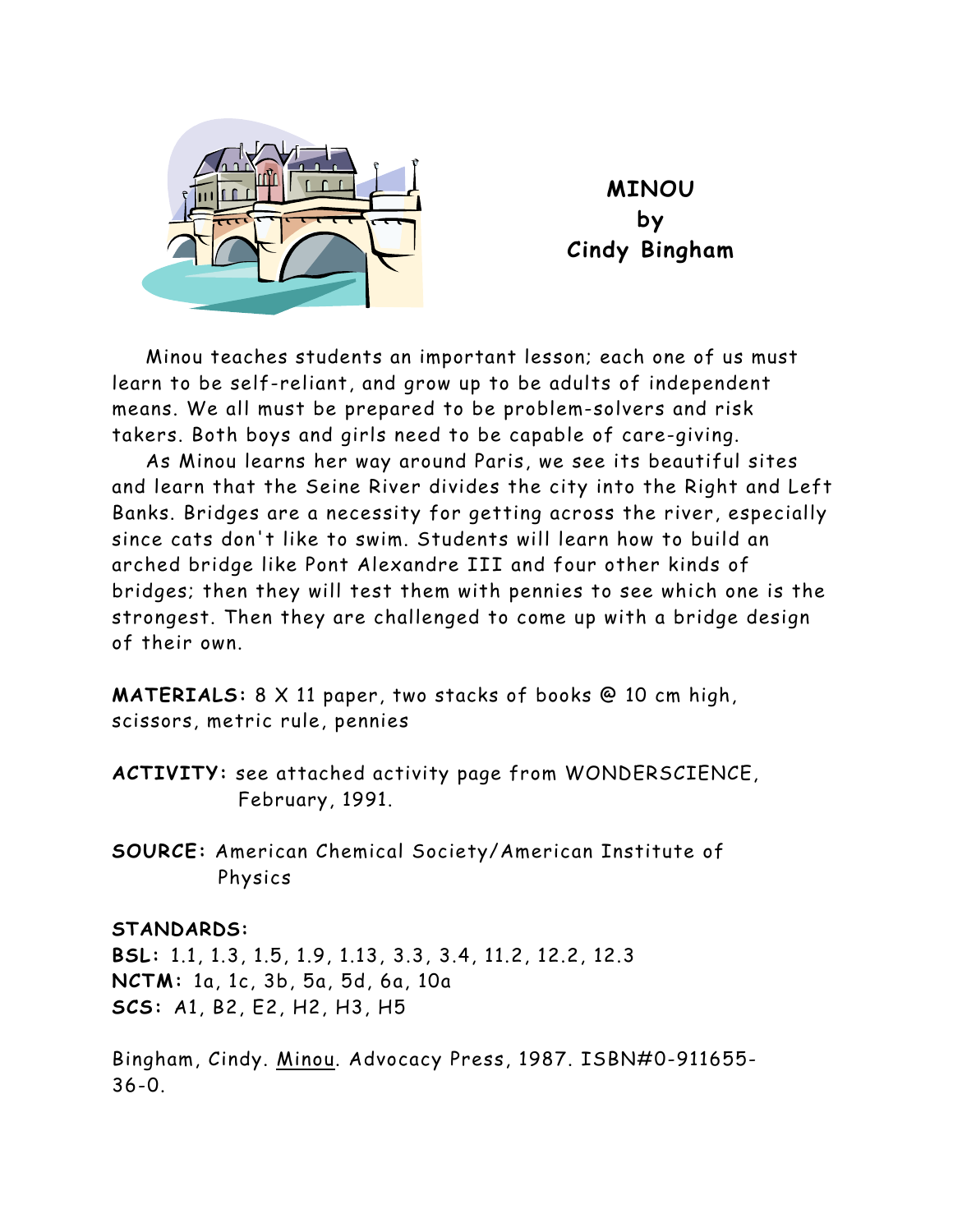**TEACHER NOTES:** Minou is a cat, and the story takes place in Paris. This activity could be used with any book in which a bridge is necessary to the plot. Activities using physics principles are so important at the elementary level. See The Three Billy Goats Gruff document for additional bridgebuilding activities.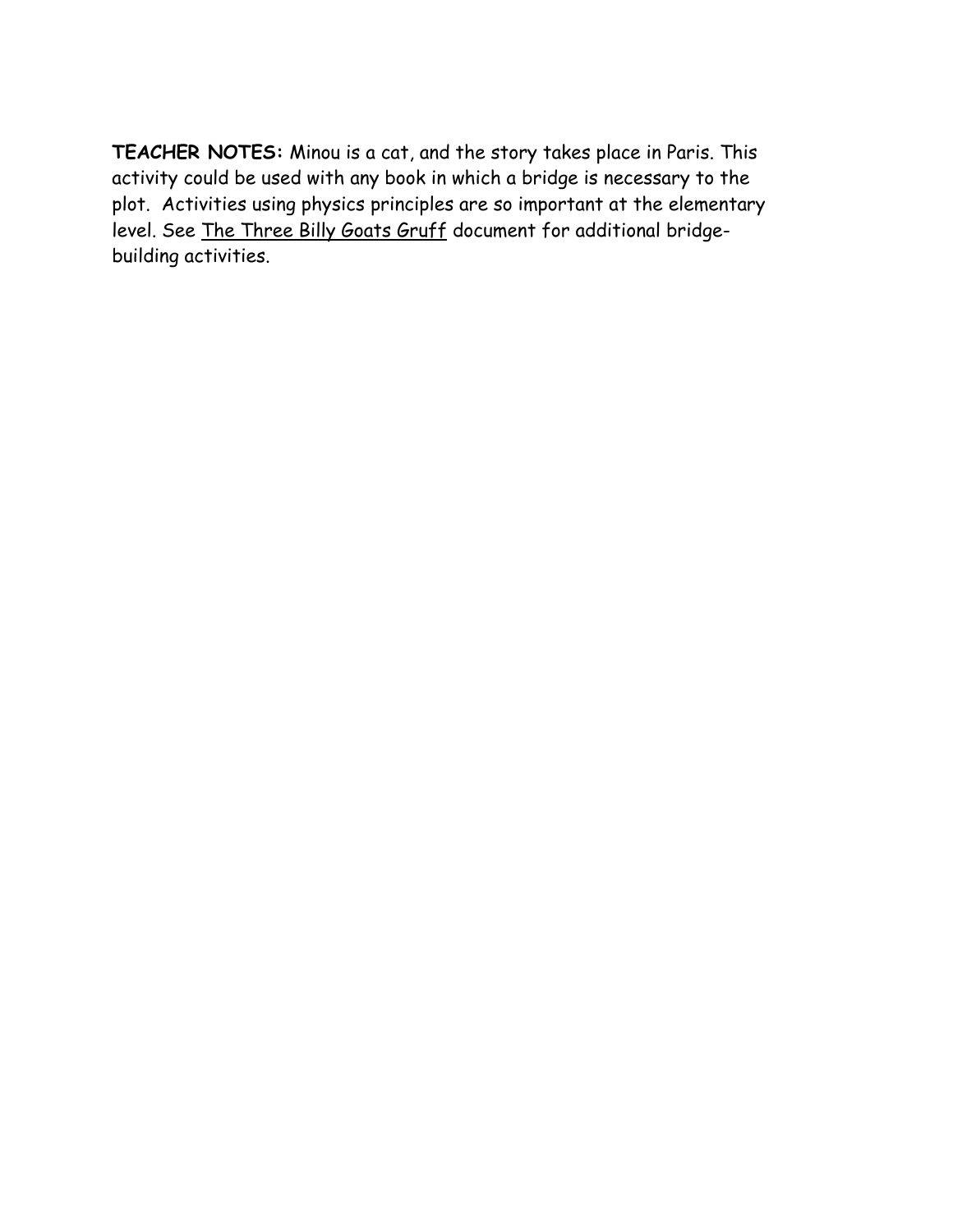## **WonderScience Construction** Challenge \*

If you wanted to build a structure such as a bridge, a house, or even a baseball stadium, there are always two important questions you first need to answer:

1) What kind of building materials am I able to get? and

2) How can I design the structure so that it will work using those materials?

Try to find the best way to use a material to build a strong structure in the WonderScience Construction Challenge below!



All activities in WonderScience have been reviewed for safety by Dr. Jack Breazeale, Francis Marion College, Florence, SC: Dr. Jay Young, Chemical Health and Safety Consultant, Silver Spring, MD; and Dr. Patricia Redden, Saint Peter's College, Jersey City, NJ.

Used with permission